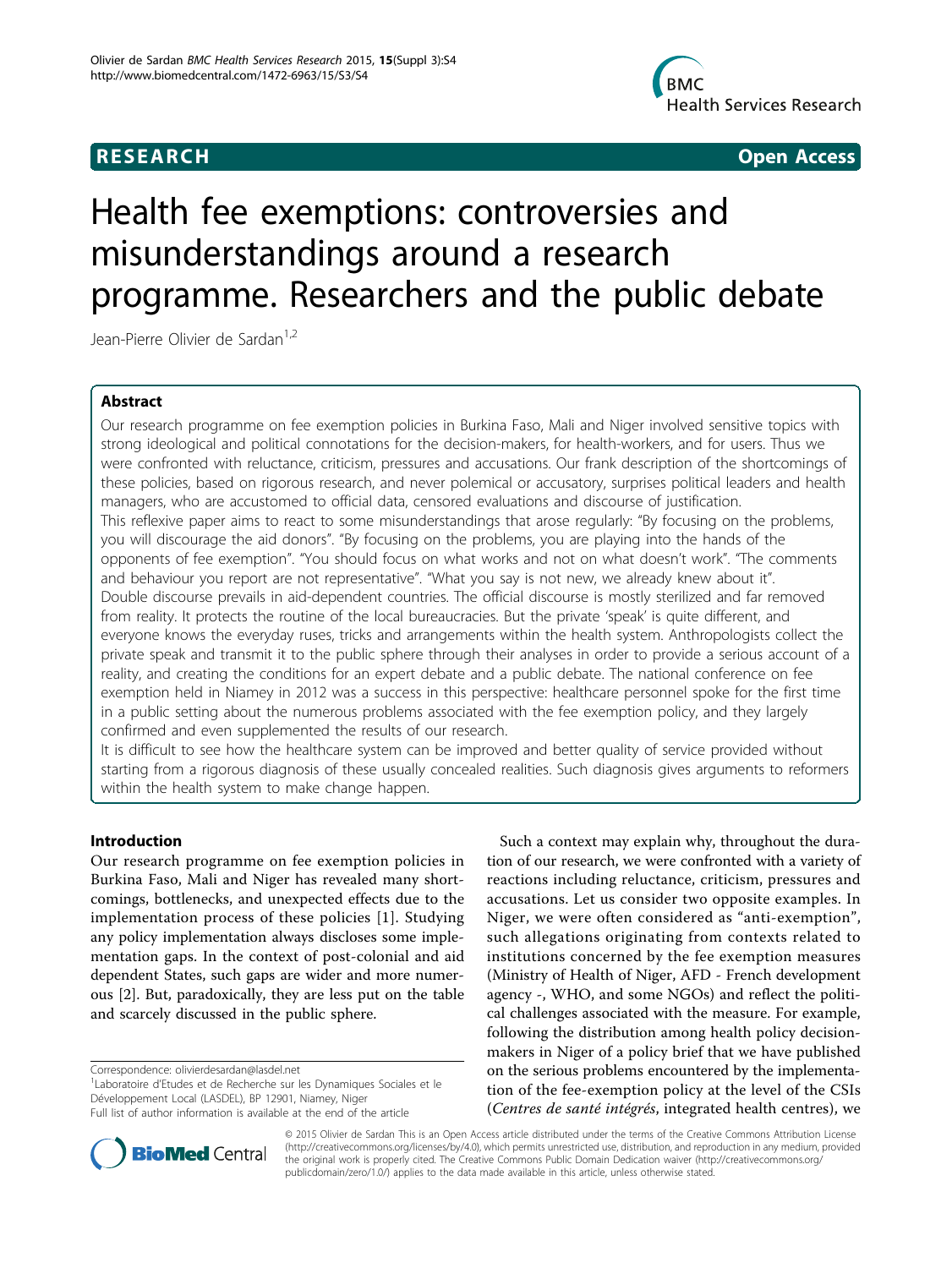received a letter of strong denial from the Ministry of Health (April 2010), maintaining that there were no problems: the decision to implement fee exemption had been taken "in complete sovereignty", no partners had been "presented with a *fait accompli*", the financing was normal and programmed, the population was "informed and made aware", and there had been "an effective involvement of the healthcare personnel and management committees". All these statements are in total contradiction with our data. In Mali, on the other hand, healthcare personnel believed that our team had been commissioned by the state or the aid organizations to audit the fee exemption system and flush out illicit practices.

Most of the arguments opposed to us can be summarised in few sentences: "By focusing on the problems, you will discourage the donors"; "By focusing on the problems, you are playing into the hands of the opponents of fee exemption"; "You should focus on what works and not on what doesn't work"; "The comments and behaviour you report are not representative. These are exceptions which you blow up out of all proportion"; "What you say is not new, we already knew about it". We will discuss and contest these arguments one by one in this paper. Indeed, our research programme addressed sensitive topics with strong ideological and political connotations (concerning for instance the inconsistencies of public policies, aid-dependency, opposition between 'pro gratuity' and 'pro cost-recovery' factions, informal payments in health facilities...), involving many actors: decision-makers at national and international levels, health staff, NGO's militants in the health sector, and sometimes, also researchers themselves. Of course, we ultimately intended to assist those responsible for public policies relating to fee exemption in the three countries to improve these policies. To this end, a rigorous diagnosis of the associated problems, irrespective of their nature, was required and this is what we did. However, when expressed by independent research, this frank language (albeit not polemical or accusatory), based on serious research (irrespective of the method used, see Ridde & Olivier de Sardan, in this issue), generally surprises political leaders and managers who are accustomed to consulting data provided by official services or commissioning studies and evaluations by consultants, many of whom strictly limit themselves, not unexpectedly, to the perspective and framework defined by their commissioning parties [\[3\]](#page-5-0). In both cases the resulting analyses are not truly independent and are frequently subject to both censorship and self-censorship. Moreover, the language of political leaders and the representatives of development agencies generally tends to justify the actions carried out once the decisions are made and to underestimate the difficulties encountered: it would not be incorrect to refer to a 'culture of camouflage' here. Finally, the strong degree of personalization of the fee exemption policy around the President in power gave rise to various fearful and defensive reactions on the part of actors who felt that they were being called into question by the description of problems systematically erased from the official discourse.

Irrespective of the people who expressed their reservations or disagreement, the arguments and rumours that were levelled against us researchers deserve attention because they are indicative of certain tensions within the national and international institutional apparatuses which define and implement public policies, and of the misunderstandings that regularly arise between researchers and decision-makers.

Hence, we shall take these misunderstandings seriously here and attempt to respond to them based on the reactions to our research on the fee exemption policies and also, more generally, on the experience of LASDEL in Niger since 2000 [\[3](#page-5-0)].

# "By focusing on the problems, you will discourage the donors"

This is an argument that has often been made to us, not only during this research project but also in the course of other LASDEL programmes. It is indicative of the dependency of the national contexts on development aid and their concern with "pleasing the donors" and presenting as "good pupils" of the international institutions [[4](#page-5-0)]. This kind of strategy can be observed from the top to the bottom of the chain for capturing the 'development rent': a very often false 'community-based' harmony is 'staged' in the villages with a view to attracting 'a project'; at the top level of the State, reports are written which extol the measures implemented and ignore the difficulties encountered and, more generally, the actual impacts of the measures.

This strategy of concealing problems makes the opposite approach of documenting them, as we do, appear 'scandalous'. During a presentation of the results of our research programme in Bamako, we were accused of "tarnishing the image of Mali" for simply having reported the following statement made by a healthcare worker (and one that is no doubt regularly uttered by many Malians): "Nothing is taken seriously here in Mali and this explains the negligence, lack of will and absence of reliability in supplying the ASACOs (community health associations) with sufficient and complete ACTs (artemisinin-based combination therapy, against malaria)" [\[5\]](#page-5-0). Simply speaking about the reality that prevails in this sector is equated with striking a low blow that will cut off external rent. Some people even believe it to involve a concealed audit on the part of the aid agencies or a police enquiry. Hence LASDEL was accused of having dissuaded the AFD from continuing to provide support to Niger in this sector due to its analysis of the negative impacts of the fee exemption policy.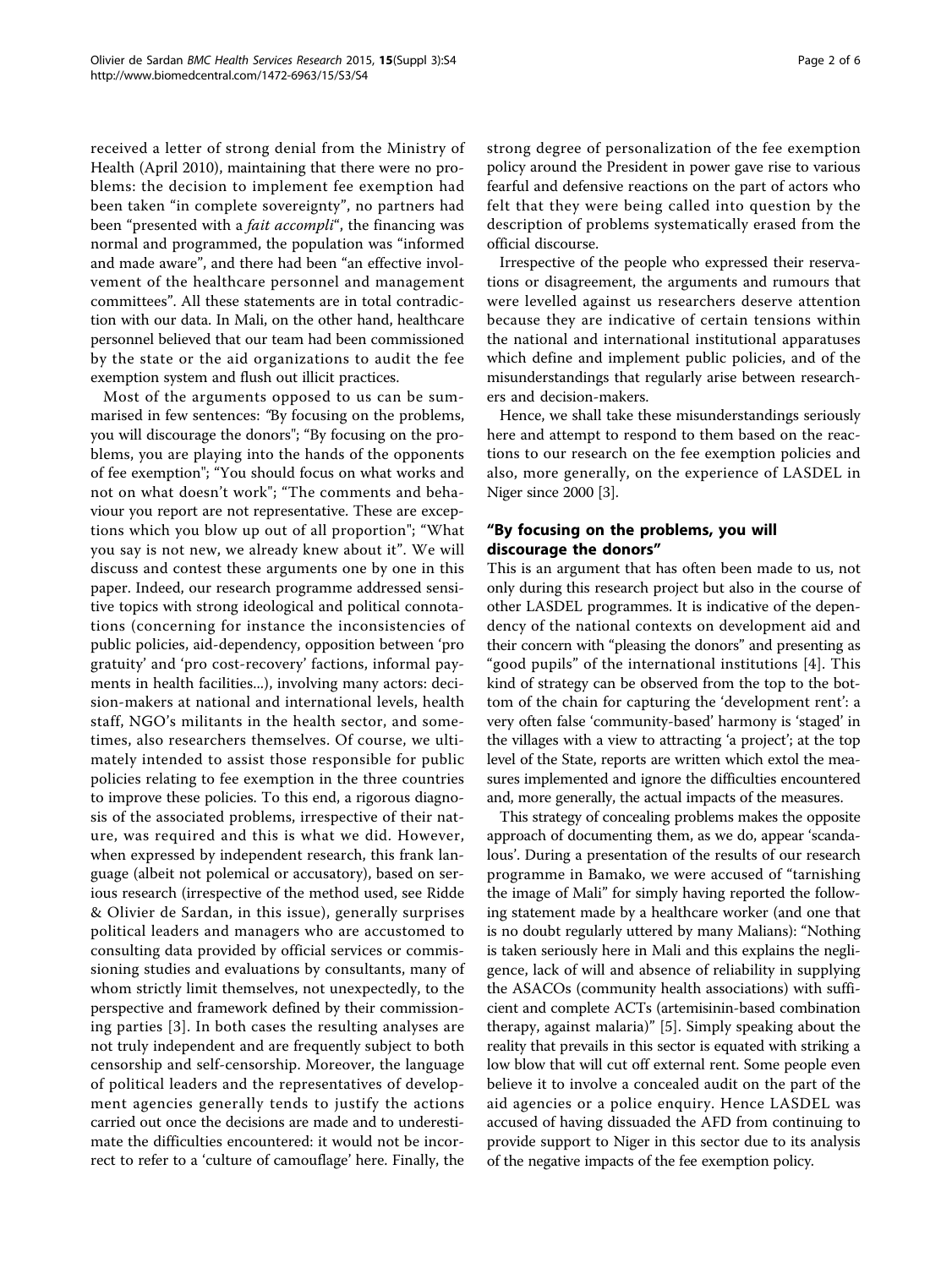This is to misjudge the nature of the decision-making process within the aid agencies. The belief that a report by LASDEL would be read by the senior managers of the development institutions and would directly affect their decisions is indicative of a profound ignorance of this world: the granting or extending of budget support is the responsibility of the government and not of the technical staff, and such decisions are based primarily on political criteria and not technical ones. Moreover, the belief that the technical and financial partners are naive to the point of misjudging the problems is itself naive. 'Camouflaging' is a strategy that may eventually backfire on those who practise it: 'camouflaged' problems eventually come to light in the public sphere and those responsible for concealing them are discredited. Finally, to the extent that the negative impacts revealed by us were mainly caused by the lack of financing of the fee-exemption policy, the conclusion could equally be drawn from our report that what is needed is an increase in budgetary aid rather than its withdrawal. Moreover, it should be noted that French budgetary support for fee exemption has been resumed and, moreover, after the national conference that put all of the problems on the table.

# "By focusing on the problems, you are playing into the hands of the opponents of fee exemption"

As researchers, our basic position was to distrust our ideological preferences (as citizens) and to try as much as possible to be neutral. We did not take sides and do not want to be associated with either camps. Above all, we want to report on a complex reality in the most rigorous and plausible manner possible.

That having been said, we cannot prevent anyone from using our findings. Given that the majority of the healthcare personnel oppose fee exemption (cf. Touré & Sanogo, in this issue), it is true that they can find arguments in our reports that support the cost-recovery model. However, the same applies to numerous supporters of universal health coverage who are upset with the fact that the fee exemption system is riddled with inconsistencies and believe that the fee exemption measures should be carefully prepared and solidly supported if the actual principle behind them is not to be discredited. They too can find arguments in our reports in support of better developed, better financed and better implemented fee exemption policies.

Let us take an example. In 2008, a 'pro-exemption' NGO, MDM (Médecins du Monde), extolled the virtues of the fee exemption policies without reservation and without attaching any importance to their detrimental side effects, writing that "the introduction of fee-exemption had a positive structural effect on the Nigerien health system" [\[6](#page-5-0)], and was still laudatory three years later [[7\]](#page-5-0). But in 2012 MDM seemed to have taken (among other factors) our work into account (our findings have been notified previously to this NGO) [\[8](#page-5-0)] : "However, we also want to emphasise that the introduction of these exemption policies should in no way be detrimental to the quality of care. In many countries, due to lack of preparation and/or any genuine political will, the decision to provide free access to healthcare has soon come up against huge difficulties in implementation with the only final result being the further destabilisation of health systems that are already largely failing. Initially made to improve access to healthcare, the hasty introduction of payment exemption has sometimes ended in the opposite situation by increasing drug shortages and/or de-motivation of health workers. Médecins du Monde wishes to reiterate that the move to 'free' healthcare is a structural reform which demands serious planning in advance of its adoption". However, the 'camouflage culture' prevalent in both most NGOs and African administrations did not disappear either: a manager from the same NGO recently stated with respect to LASDEL's findings "You shot down the fee exemption policy. I don't understand what is the intention here!" We experienced similar attacks from some managers of Help, another NGO that, like MDM, campaigned for fee exemption and ran a pilot project in Niger.

# "You should focus on what works and not on what doesn't work"

Of course, the two perspectives are complementary and there is nothing to be gained from pitting them against each other. The instruction to focus solely on the positive aspects cannot be accepted. In social science a study should take both 'what works' and 'what doesn't work' into account.

On the one hand, identifying the aspects of a public policy that do not work is indispensable if there is any desire to improve it. The study of 'implementation gaps' is imperative. Adequate reform is impossible without the diagnosis of problems. Anthropology is supposed to provide a picture of the reference reality that is as complete as possible, sticking to its complexity as much as possible, without fear or favour [\[9](#page-5-0)]. Of course, this will upset some people: those who adopt the head-in-the-sand policy, those who wish to leave things as they are as they benefit from the status quo, and those who perceive all criticism of their service as a personal attack. However, it is difficult to deny the need for far-reaching reform demanded by the users and most clear-headed health personnel.

On the other hand, it is equally helpful to analyse the 'good practices' and document the 'success stories'. With qualitative approaches, this is a more difficult and complex task than it might seem. However, we consider it part of our mission as researchers and we do our best to accomplish it. Hence, with the support of the Belgian cooperation, LASDEL developed a research programme on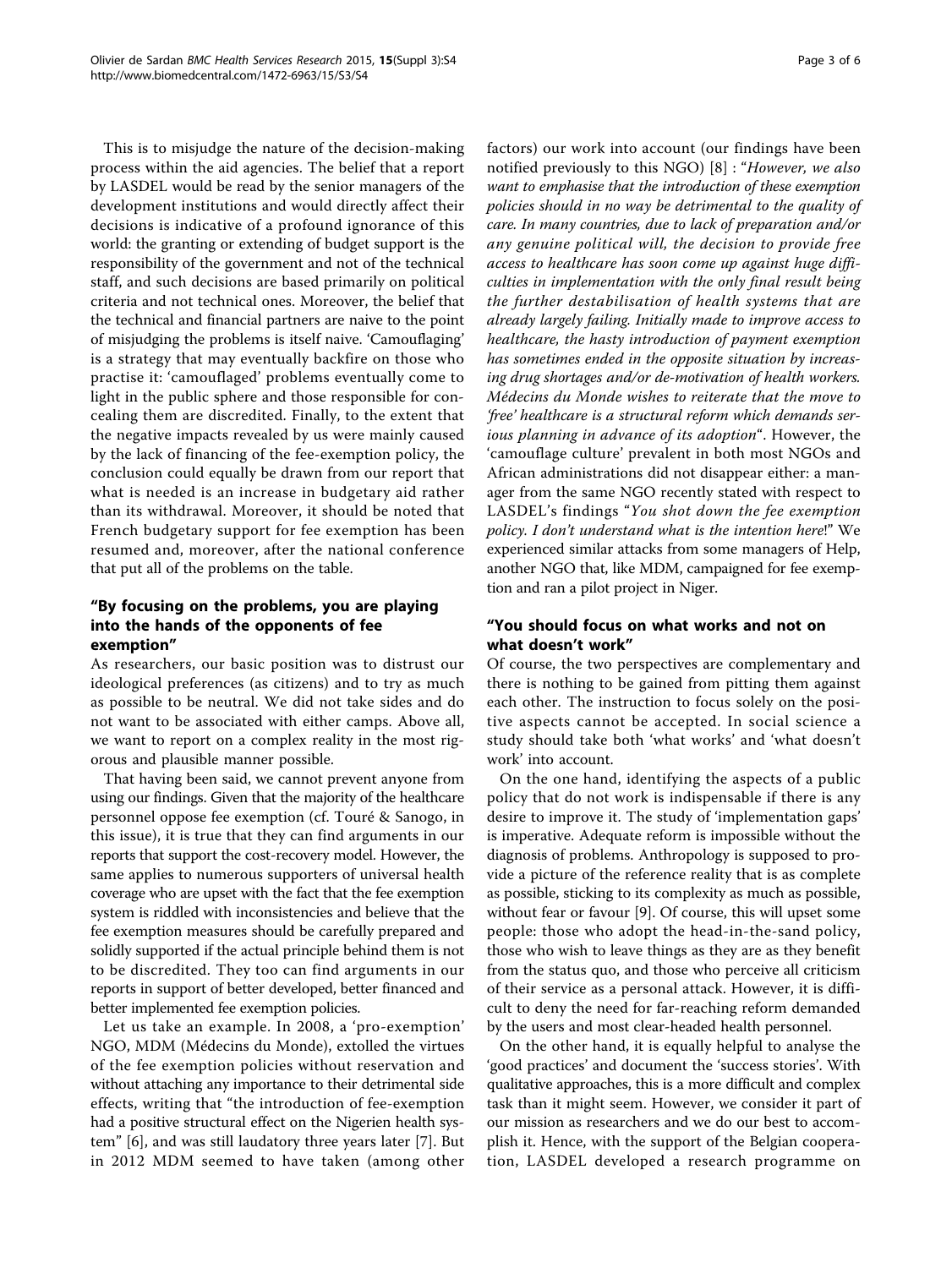'reformers' in the health sector in Niger in the early 2000s, which, unfortunately, was terminated half way through the programme by the aid agency without any explanation.

# "The comments and behaviour you report are not representative. These are exceptions which you blow up out of all proportion"

Because of a public health culture in West Africa which is still highly epidemiological and not very open to the social sciences, many healthcare personnel object to our studies that they are 'non-scientific' as they 'do not contain any figures'. It is true that qualitative research is not based on statistical representativeness. This is its weakness. However, it is compensated for by numerous advantages [[9](#page-5-0)] and it should be noted that graphs do not have a monopoly on either rigour or scientific quality and sometimes merely present the illusion thereof. Anyway, we are not afraid of numbers and we also make use of questionnaires (as was the case for our programme in Mali) [[5\]](#page-5-0), reviews, inventories and systematic document studies for our investigations.

Moreover, when using qualitative methods, we carry out endless cross-checks between interviews themselves, and between interviews and observations, repeated crossreferencing between our own data and the other available data, constant comparisons between different investigation sites, and repeated toing and froing between the production of data and their analysis. When we support our analysis using a quotation from an interview, it is representative of multiple comments that were made to us along the same lines. In other words, we report strong trends and current situations while paying great attention to diversity and variants. Our case studies are not rare exceptions; they reflect significant situations characterized by habitual processes. The practices we describe are central to and not at the margins of the everyday functioning of healthcare systems. For us, a study involves hundreds and sometimes thousands of in-depth interviews, dozens and sometimes hundreds of systematic observations. To the same extent as quantitative studies, but on another level, these provide 'convincing data' (evidence) for the famous 'evidence-based policies' which are so much on the agenda now.

Such mixed methods, in other words the combination of qualitative and quantitative measures as tested in this research programme, definitely represent the future of the social sciences and public health, especially for health policy and systems research (cf. Ridde & Olivier de Sardan, in this issue).

# "What you say is not new, we already knew about it"

In one sense, this is true. Our analyses are not 'scoops' or sudden revelations. The actors in the field and various experts close to the field are aware of the existence of the problems we describe to a greater or lesser extent.

However, for the most part these problems do not feature in the public arena and they are not rigorously documented. In other words, our research has the merit of producing robust, detailed, cross-checked and verifiable data on these problems that were not previously available. Hence, it makes it possible to put the problems 'on the table', to discuss them using solid data and not on the basis of rumours or impressions. It provides rigorous descriptions and serious case studies. It causes them challenges to be taken into consideration while a certain omertà had previously prevailed in relation to them.

In effect a double discourse prevails in countries "under the aid regime" [\[10](#page-5-0)] the official 'speak', on the one hand, and the private one, on the other.

The official speak, that of the meetings and encounters with cooperation agencies and international organizations, that of the public discourse, the innumerable workshops and seminars funded by the TFPs (Technical and Financial Partners), is agreed on, sterilized and far removed from reality. It is doublespeak (i.e. obfuscation) which oils the aid machinery and protects the routine of the local bureaucracies. People behave as if the figures presented in the reports were true, the activities had really been carried out, the quality of services were guaranteed, the official rules were respected, as though racketeering, informal privatization, absenteeism, and the deplorable mismanagement of human, material and financial resources did not exist.

Away from the TFPs, the private 'speak' is quite different. Everyone knows the everyday ruses, tricks and arrangements, and everyone jokes about them, even if this involves poking fun at the overzealous official who refuses to resort to them. In the course of informal encounters, it was not even unusual to hear the people who are most hostile to our studies describing with relish the details of this stark reality which they refuse to allow to be quoted in public. For instance a manager from the Ministry of Health in Niger told us during the preparation of the national conference on fee exemption: "Everything you say is true. People just don't want to hear you say it in public. We discussed this at our service in your absence. Everyone agrees that what you are doing is good" (comment recorded by Mahaman Moha). This is reminiscent of a comment made by a Nigerien doctor during another study by LASDEL: "The LASDEL report says out loud what we whisper to each other and do not dare to say" [\[11\]](#page-5-0).

The two 'speaks' do not communicate with each other. No health worker, or as good as no one, would allude publicly to the multiple illicit practices that prevail in their service. No NGO worker, or as good as no one,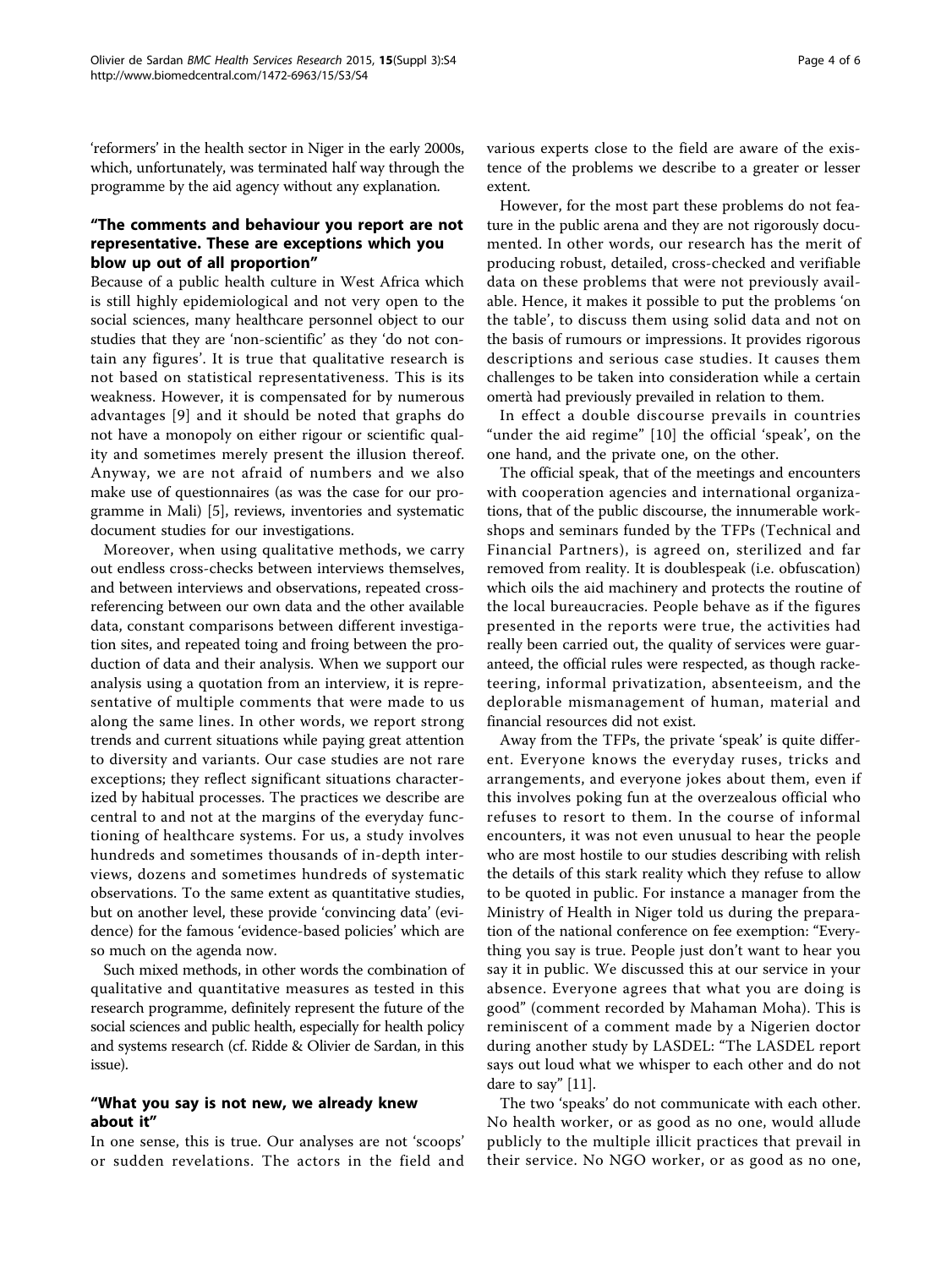would draw their employer's attention to the abuses, implementation gaps or mismanagements suffered by the project which they have the task of promoting. This is not even necessarily the effect of a deliberate desire to hide things. This type of reminder of the reality based on the 'private language' is simply not considered relevant or appropriate in the arena of the public language. This would be breaking a tacit rule of the game, that can be even be observed sometimes in the press: while Malian journalists ignore the difficulties associated with the implementation of fee exemption at the point of service delivery, their editors refer to it in private discussions [\[12](#page-5-0)].

Using its qualitative techniques, LASDEL collects the private speak and transmits it to the public sphere through its analyses (cf. Ridde & Olivier de Sardan, in this issue). Moreover, it does this in a way that is as rigorous, meticulously documented, non-partisan and impartial as possible. It is never our intention to denigrate a given policy, and even less to launch personal attacks. What we do intend is to provide a serious account of a reality about which nobody speaks officially and to create the conditions for an expert debate and a public debate. While the actors on the ground are all more or less familiar with this reality, we confirmed on various occasions, to our considerable surprise, that the national political leaders and high-level technocrats appear to ignore it, at least in part. It is true that they never go to a local health centre or even a public hospital for treatment. They only show up at health facilities for openings or meticulously staged official visits.

# Conclusion

Admittedly, in the case of Niger where the problems were most acute, we had the feeling that our findings were not in the least welcome from the perspective of the Ministry of Health and other public authorities - at least during the first three years of our research. We communicated them through a widely distributed policy brief. Also the 'pro-fee-exemption' NGOs were embarrassed for a long time by the demonstration of the negative side effects of a policy they had ardently promoted.

But the tide gradually turned. In particular the national conference on fee exemption held in Niamey in March 2012 was a crucial milestone. Following its preparation in the form of a briefing by two members of our team acting as consultants (Valéry Ridde assisted by Mahaman Moha, a researcher at LASDEL), we played an important role at the conference by presenting four policy briefs, two public lectures and various contributions to panels. For the first time, people publicly spoke about the numerous problems associated with the fee exemption policy, and the healthcare personnel present largely confirmed and even supplemented our findings [[13\]](#page-5-0). This shows that the effects of the research we carry out should be assessed in

the medium to long term. This is another difference with the work carried out by consultants, which is usually commissioned and carried out as a matter of urgency and is very often limited in its level of detail and life-span as a result [\[14](#page-5-0)].

However, it is possible to draw two other conclusions which appear to be particularly important.

First, the field of health remains an area that involves strong economic, political and ideological challenges, in which personnel are not free to speak and remain constrained as much by a strong sense of hierarchy as by various 'camouflage' strategies, and in which the views of users are not collected let alone taken into account. Doublespeak prevails in official institutions (ministries, international organizations, aid agencies, national NGOs and international NGOs). Although international NGOs sometimes directly oppose national policies - cf. Médecins Sans Frontières in Niger during the food crisis of 2005 - they also have their own doublespeak and are very reticent when research highlights their inadequacies [\[15](#page-5-0)]. For its part, the press generally acts as the spokesperson of these official institutions [[12\]](#page-5-0). However, it is above all the reports and publications produced by researchers, if they broach the topic of the implementation gap, that can act as levers to open up the debates on the every realities experienced by health service personnel and users rather than the bureaucratic fictions, dubious statistics, self-justificatory declarations or formal instructions as is most often the case at present [\[14\]](#page-5-0). It is difficult to see how the healthcare system can be improved and better quality of service provided to the users without starting from a rigorous diagnosis of these usually concealed realities.

2. Second, the healthcare personnel were seen to react to our findings in two very different ways. Some of them were sceptical [[16](#page-5-0)], denied them or tried to discredit them (often by referring to a caricature-like view of scientific quality that was reduced to statistics) because they believe that these realities do not have any place in the public discourse and/or because they do not want to change the current situation which often benefits them. These are, we dare say, the 'conservatives'. Others, in contrast, were delighted to finally see these problems being aired in the open and wanted to support our analyses to make change happen. We can label the latter as 'reformers' who want to promote the public interest.

This is where we leave behind our quest for neutrality as researchers and don our citizens' hats [[9\]](#page-5-0). In the course of its implementation, our research is as impartial and 'objective' as possible. But we select topics that involve real political and social issues at the outset and we hope that our findings will be used by reformers in their - mostly latent but sometimes open - battle with the conservative force.